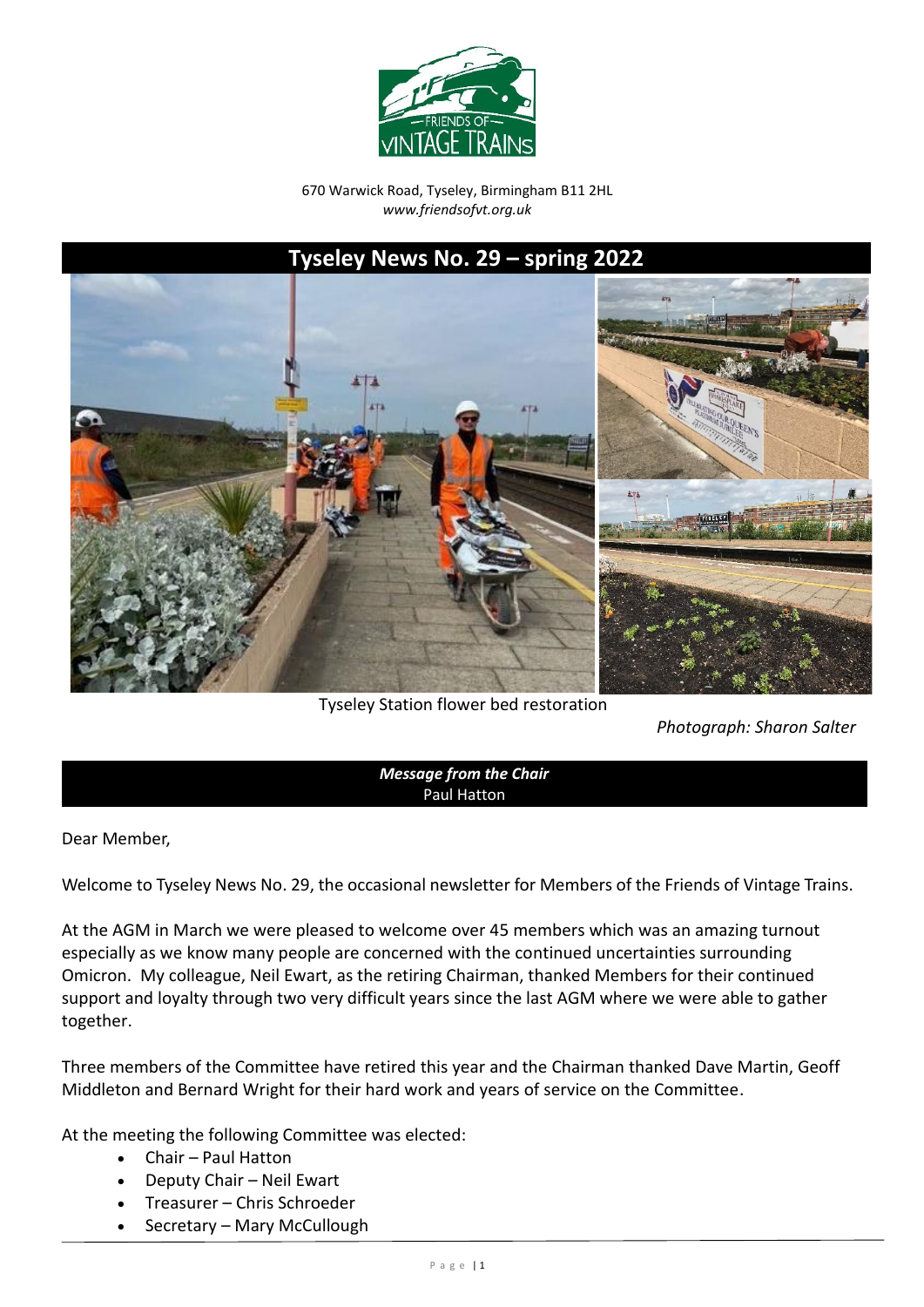• Committee: Robin Coombes, Fraser Pithie, Jeff Robinson, Sharon Salter, Matthew Self

We are delighted to welcome Fraser and Matthew as new members of the Committee, and to Chris as a returning Committee member - I am sure you will be hearing more from them in the coming months.

The minutes of the AGM are included in the Newsletter.

# **Steam in Trust**

As was reported at the AGM, *'Steam in Trust'* had been nominated for the 'Internal Communications Publication' award at the Heritage Railway Association, the dinner being held on the same day as our meeting. '*Steam in Trust*' didn't quite walk away with the top place but it was awarded runner-up to the West Somerset Railway Association magazine. The very fact that *'Steam in Trust'* was nominated at all is a huge achievement and we are thrilled with this recognition. We are particularly grateful to Mark Smee and the rest of the team for all their efforts in producing such an interesting magazine. Mark has now decided to hang up his keyboard, stepping down as Editor, and we recorded our thanks to Mark for doing such an extraordinary job in developing the magazine. To try and emulate Mark an Editorial Board is now being set up and we hope to emulate Mark's high standards and continue to produce an interesting read for you. Until the Board has been set up and in a position to produce '*Steam in Trust'*  we wanted to ensure that you are kept inform of the Friends' activities, hence this interim *'Tyseley News'.*

# **Social Event**

It was also reported at the AGM that many members had told us that they are still a little reluctant to attend large gatherings due to the continuing Coronavirus pandemic and for that reason it had been decided to postpone the Friends' Social event on 9 April but we are happy to report that this has now been moved to **Saturday, 20 August** at 2pm at the Tyseley Working Men's Club. Our guest speakers are Robin Coombes and Denis Chick. Denis will give a short talk about the Transport Museum at Wythall where he is a trustee and Deputy Chairman, and Robin, a Friends of Vintage Trains' Committee member, will talk on '*The Art of Railway Photography'* based on (some of) his extensive photographic collection. Free car parking will be available in the Tyseley Locomotive Works car park. The Club, opposite Tyseley Locomotive Works, will be open from 1.30 pm with the talks beginning at 2pm. There will be a raffle and a complimentary buffet. Members are very welcome to bring a guest for whom there is no charge. Although registration is not required, it will be helpful if you would complete the brief 'expression of interest' form from the link to the social event on our website: [www.FriendsofVT.org.uk,](http://www.friendsofvt.org.uk/) or by telephoning 07384 471552. Thank you, it helps us to plan the catering requirements.

# **Keeping in touch**

We are thinking of additional ways to keep in touch with our members, especially those who are unable to join in our social events. Some ideas that we have are:

- Zoom presentations/seminars from invited speakers, similar to the talks that we have at our social events, to reach more of our members.
- meeting up informally, at a designated time and location, to visit a place of interest in the Midlands area.
- a regular Zoom members-only chat. This would be a relaxed, social chit chat with like-minded people - think of it as meeting in a virtual coffee shop. This would be facilitated by the Committee, who would join in to (hopefully) answer any questions that may arise.

If you would be interested in any or all of these events, or have any other suggestions to involve more of our members, then it would be very helpful for us to gauge interest by dropping us a note through the contact form on our website or leaving a message on 07384 471552.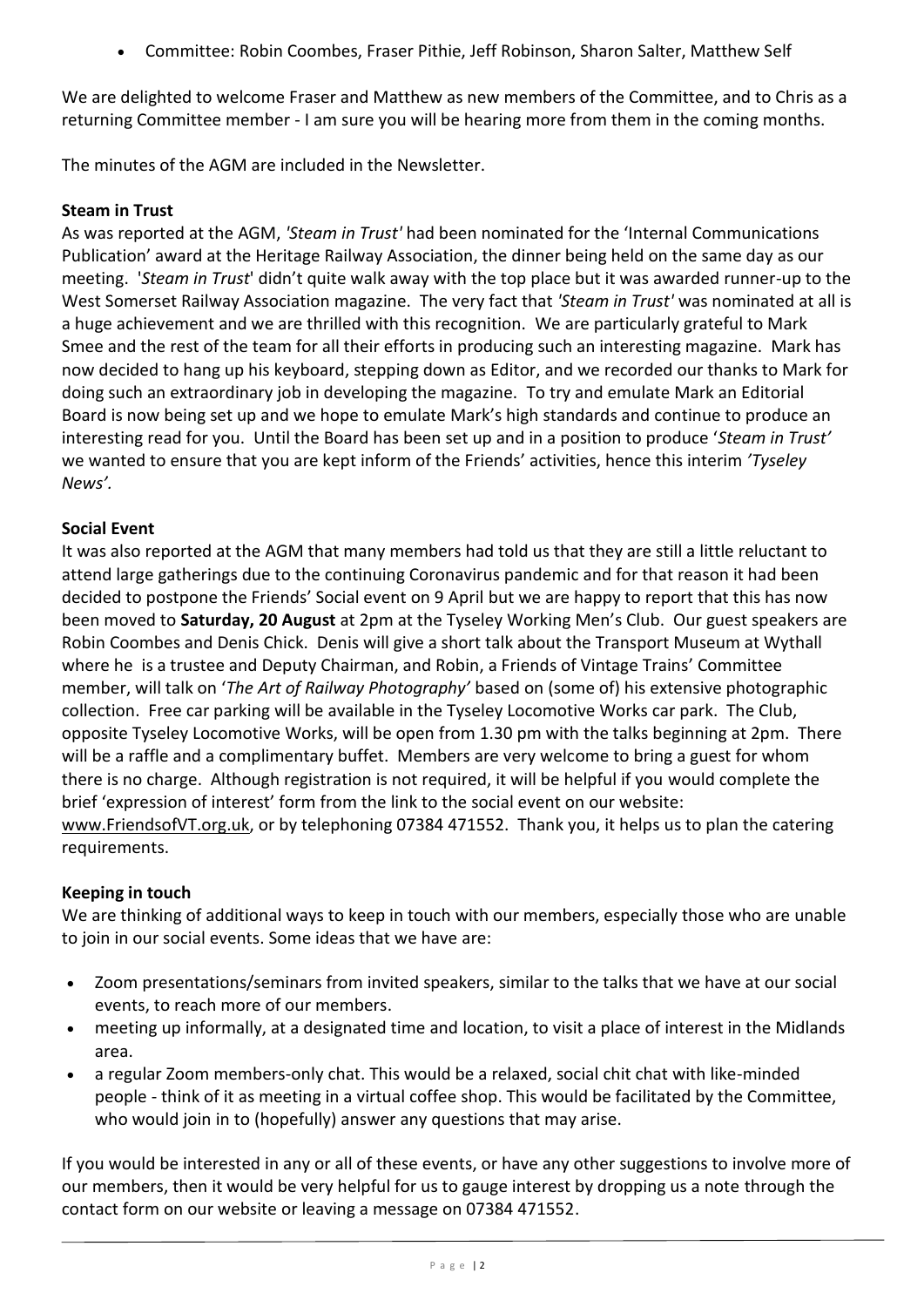As well as keeping in touch with Members through '*Steam in Trust'*, '*Tyseley News'* or via the Members' only discussion page on Facebook*,* we also use an email mailing list but we need Members to opt-in if they would like us to keep in touch this way. It is a means of quickly contacting Members with any last minute news or if we are made aware of any special offers from Vintage Trains; we won't use this method of communication for any other purpose, i.e. news from other external organisations. If you have not opted in already and would like us to add you to the e-mail circulation list, please let us know via the contact form on the Friends of Vintage Trains' website or by returning the enclosed 'opt in' form.

Please rest assured that we take your privacy seriously and will not use any personal information for any other purpose.

# **Calendars**

We are getting ahead of ourselves … the 2023 Friends of Vintage Trains calendar is now on sale! The theme for the 2023 calendar is based around Vintage Trains' tours around the counties and is the same style and format as our previous two calendars, i.e. A4, spiral bound on the top edge, month-to-a-page with a description of the featured locomotive and an interesting snippet looking back at historical events in that month. The front cover image, taken by Robin Coombes, features 7029 *Clun Castle* with the 'Cotswold Explorer' at Frampton Mansell on the steep climb to Sapperton on 6 April 2019. The calendar costs £6 plus postage and can be ordered via the website [www.FriendsofVT.org.uk](http://www.friendsofvt.org.uk/) or by using the enclosed order form.

# **Volunteering**

Since the AGM, we have heard from Vintage Trains about an exciting opportunity for people who are interested in working in the hospitality field. VT are looking to build a team of Waiters/Waitresses to serve food in the Pullman/Club Class coaches on Vintage Trains' tours later in the year. These are paid positions and if you or family or friends are interested in learning more, please email [volunteering@vintagetrains.co.uk](mailto:volunteering@vintagetrains.co.uk) and they will be able to give you more information.

On the volunteering front, the train line from Solihull to Moor Street Station is going to be closed from 20-25 June 2022 for essential track work and during this period there will not be any train access into Moor Street Station which gives an opportunity to carry out some remedial work on the station. To that end we have been asked if we can help by painting some of the benches on the platforms. If you would like to join us then let us know what days you would like to attend and we will let you have further information.

All the volunteer teams at Tyseley are working hard on site maintenance, train stewarding, engine cleaning and the miniature railway. The gardening team, too, has continued to work on the flower beds at Tyseley Station and we are grateful to Spencer, the consulting engineers currently working at Tyseley, who, in the last few days, have generously provided soil to infill the middle flower bed and the manpower to move the 5 tons required. This was very timely and enabled the gardening team to then plant the bed with a red, white and blue theme to commemorate the Queen's Platinum Jubilee. The planting is part of the Shakespeare Line Promotion Group initiative and we are grateful to them for arranging the donation of the plants from Earlswood Garden Centre. Do take a look if you are travelling through Tyseley Station.

As Her Majesty The Queen's Platinum Jubilee celebrations begin, we would like, on behalf of the Friends of Vintage Trains, to send our congratulations to Her Majesty on achieving such a remarkable milestone and to thank her for all her years of dedication to duty.

Best wishes, everyone, stay safe.

# **Paul Hatton, Chairman, Friends of Vintage Trains**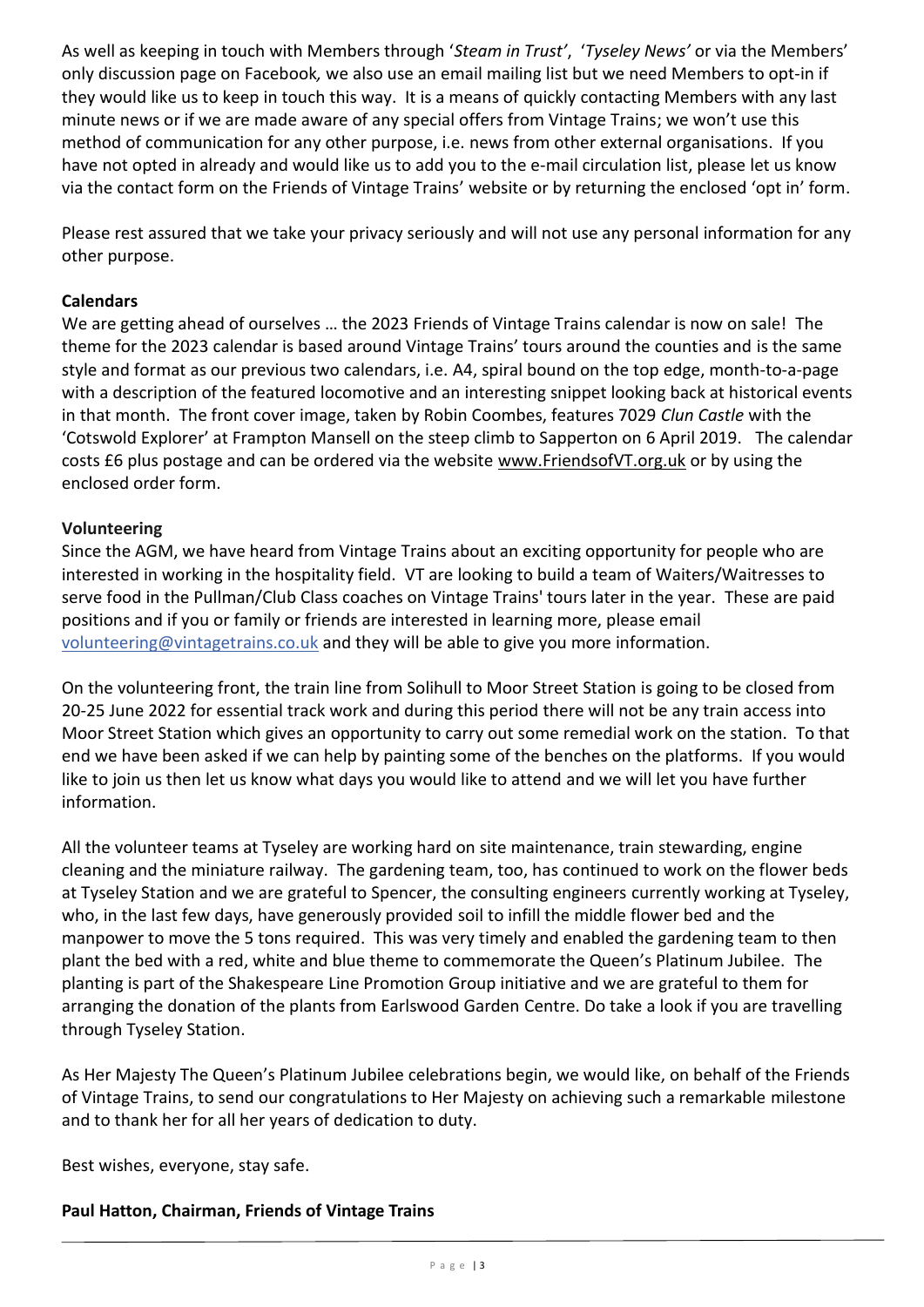# **MINUTES OF THE FRIENDS OF VINTAGE TRAINS ANNUAL GENERAL MEETING Held on 19 March 2022 at Tyseley Working Men's' Club**

| Item | Subject                                                                                                                                                                                                                                                                                                                                                                                                                                                                                                                                                                                                                                                                                                     |
|------|-------------------------------------------------------------------------------------------------------------------------------------------------------------------------------------------------------------------------------------------------------------------------------------------------------------------------------------------------------------------------------------------------------------------------------------------------------------------------------------------------------------------------------------------------------------------------------------------------------------------------------------------------------------------------------------------------------------|
|      |                                                                                                                                                                                                                                                                                                                                                                                                                                                                                                                                                                                                                                                                                                             |
| 1.   | <b>CHAIRMAN'S WELCOME</b>                                                                                                                                                                                                                                                                                                                                                                                                                                                                                                                                                                                                                                                                                   |
|      | Neil Ewart, Chairman, welcomed everyone to the AGM after a couple of difficult years<br>where we were unable to meet personally due to the Coronavirus restrictions. It was<br>good to see so many people this year.                                                                                                                                                                                                                                                                                                                                                                                                                                                                                        |
| 2.   | <b>APOLOGIES</b><br>Richard Bason, Dave Collings, Harry Cowan, Phil Dalton, Robert Ferris, Dave Martin, Mr<br>and Mrs A D Roberts, Gill Smith, Brian Wildman, Bernard Wright, Hugh Wright                                                                                                                                                                                                                                                                                                                                                                                                                                                                                                                   |
|      | The Secretary confirmed the meeting was quorate with 45 members in attendance.                                                                                                                                                                                                                                                                                                                                                                                                                                                                                                                                                                                                                              |
| 3.   | <b>MINUTES OF THE PREVIOUS MEETING</b>                                                                                                                                                                                                                                                                                                                                                                                                                                                                                                                                                                                                                                                                      |
|      | The Minutes of previous meeting held on 27 March 2021 had been circulated prior to the<br>meeting and were taken as read. There were no matters arising. The Minutes were<br>approved and signed.                                                                                                                                                                                                                                                                                                                                                                                                                                                                                                           |
| 4.   | <b>CHAIRMAN'S REPORT</b>                                                                                                                                                                                                                                                                                                                                                                                                                                                                                                                                                                                                                                                                                    |
|      | There had been a minor drop off in membership due to natural causes but the Committee<br>is very conscious of how to retain memberships and once the trains, social events and<br>open days really get going again we hope we will be able to increase our membership. It<br>was reported by our Membership Officer, Christine Brown, that a lot of members had<br>renewed for five years, which is really helpful and cuts down on postage and<br>administration costs. Members were asked to include a stamped addressed envelope<br>when renewing. Christine had asked the Chairman to relay her thanks to Members for<br>their patience when there had been any queries.                                |
|      | The Friends continue to develop a very good relationship with the Shakespeare Line<br>Promotion Group who were represented at the meeting by Fraser Pithie. They, amongst<br>other things, organise and co-ordinate all the stations along the North Warwickshire Line<br>to Stratford. Our gardening team have made a great start in planting up the flower beds<br>on Tyseley station; there is some remedial work needed on the middle bed and Spencer's,<br>the contractors working on the LMRCA, have promised to repair and fill the bed with soil.<br>We hope this will happen soon and we can begin planting up with a red, white and blue<br>theme in celebration of the Queen's Platinum Jubilee. |
|      | The Friends of Vintage Trains have recently been accepted as a member of the Heritage<br>Railway Association (HRA), Robin Coombes is our representative. It is a prestigious<br>organisation and we hope to learn a lot from this alliance. 'Steam in Trust' has been<br>nominated for an award in the Internal Communications Publication category at the HRA<br>awards - just to be nominated is a wonderful achievement and we look forward to hearing<br>the outcome shortly. s                                                                                                                                                                                                                         |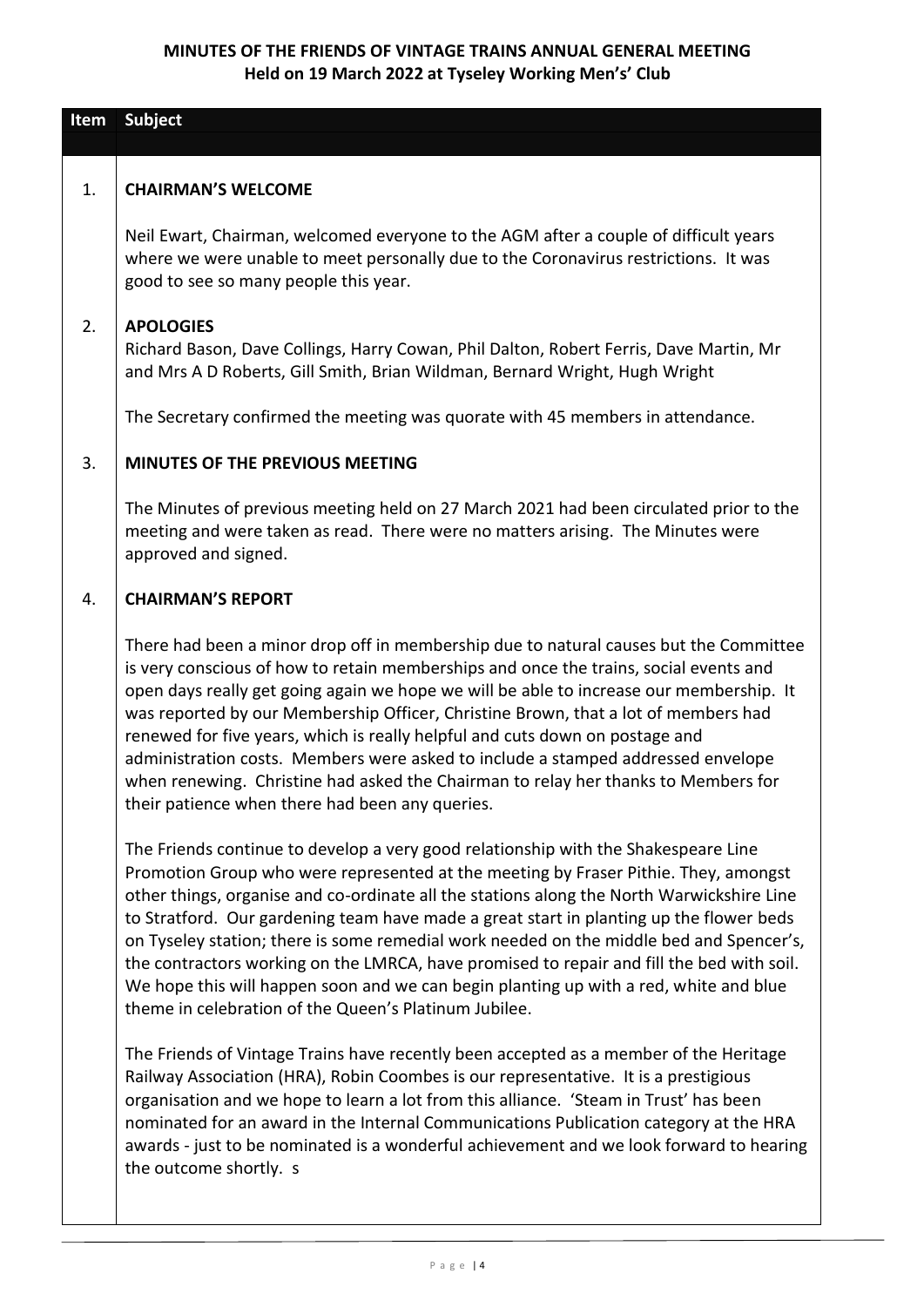The Chairman thanked all the members who returned the survey undertaken in the summer. The replies have been analysed and the Committee are addressing the issues raised, particularly encouraging younger people to join the Friends which is a similar situation with every supporter's organisation in the country. We don't have the answers but we have to think about it and if anyone has any thoughts do get in touch.

The Chairman also thanked the members of the Committee for their time and effort over the year, as well as Chris Schroeder and Mark Smee who had been co-opted. Mark Smee has decided to stand down as Editor of 'Steam in Trust' and an Editorial Board will be set up. The Chairman also thanked Christine Brown for her work as Membership Officer.

Three Committee Members have retired during the year and the Chairman thanked Geoff Middleton, Dave Martin and Bernard Wright for their support and service. Tony Watson resigned during the year following his appointment as a Director of the Vintage Trains CBS.

The Chairman also wished to acknowledge the following – the management and paid staff of Vintage Trains, it has not been an easy time for them, the staff at Tyseley Locomotive Works for the incredible job they do, under pressure, Members, and volunteers whether they are members of the Friends or not. There are several volunteer projects in hand – amongst them is the work on the LMRCA, site maintenance, gardening, trains are fully manned with stewards, and the miniature railway to name but a few.

During the year the Committee wanted to acknowledge and award two Honorary Memberships to Bob Meanley for his incredible support to the Friends over the years, and to Fraser Pithie who is secretary of the Shakespeare Line Promotion Group and who has helped enormously with the Tyseley station adoption – a certificate was presented to Fraser.

# 5. **TREASURER'S REPORT**

In the absence of the Treasurer, the Chairman presented the Treasurer's report. The unaudited accounts had be circulated prior to the meeting and the audited accounts were available at the meeting.

Our finances are in good shape with nett total funds available of £18,572. This was largely thanks to Members renewing their subscriptions, and sales of calendars and greeting cards and the on train buffet sales. The 2022 calendar had achieved a profit of c.£2,000 on an order run of 500. The 2023 calendar is being produced and a similar number will be ordered.

During the year, on your behalf, we donated £10k to the restoration of two Pullman coaches. Alastair Meanly was consulted to ascertain what the priorities were and £5k was donated each to the reupholstering of a Pullman coach and the Eagle bogie lift.

We plan to run the Social events although the programme is currently hold at the moment as a lot of members had expressed concern about Omicron and so the Committee have decided to postpone the April event until later in the year. There is some funding in the budget to cover costs of the social events but with a raffle the costs are generally covered. These events are exclusive for Members and a guest with the hope of encouraging new members.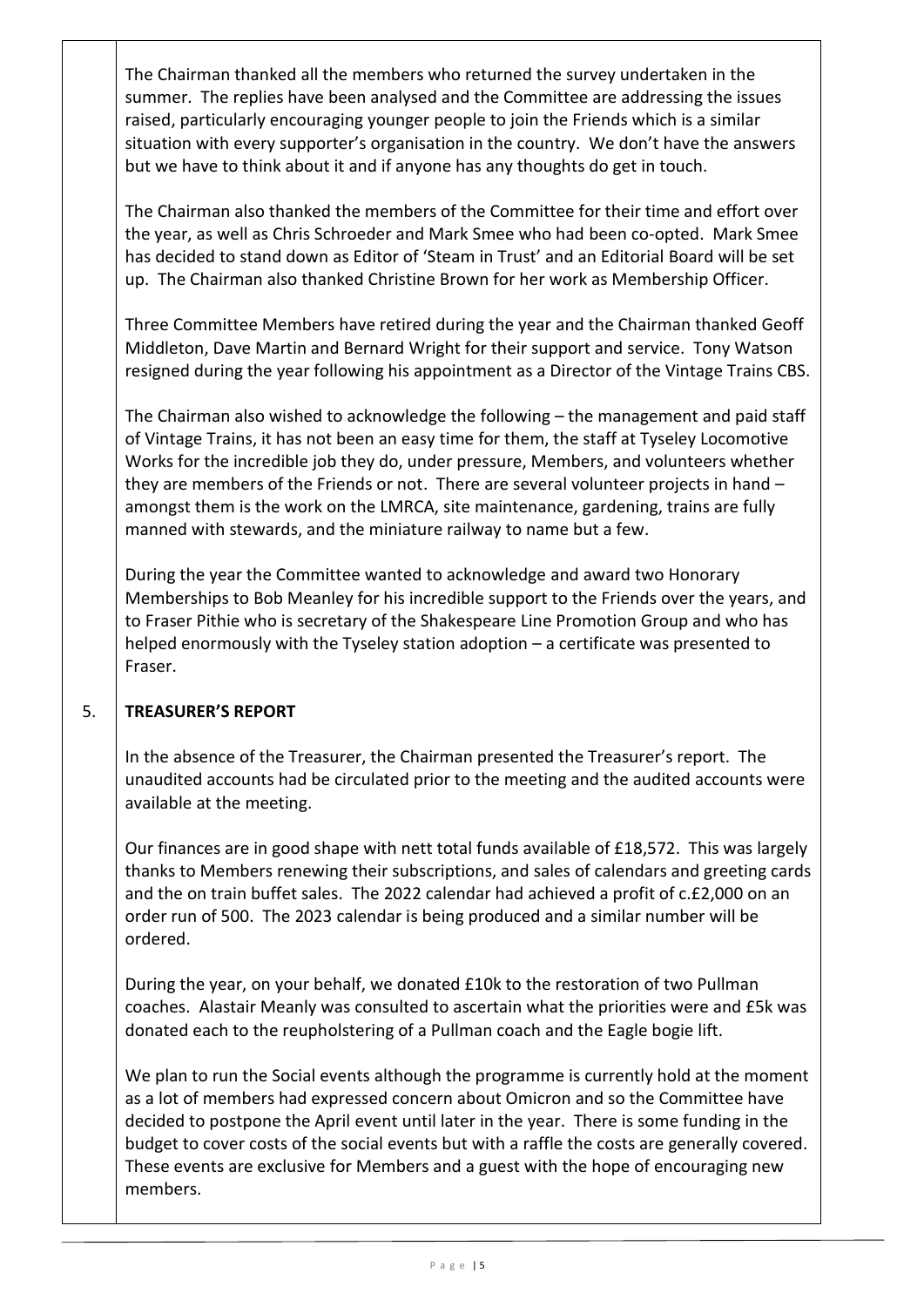During the year we were asked to step in to manage and staff the Buffet on the train, and we were able to sell our souvenirs on board as well. The team did a sterling job and money from this venture will be donated to Tyseley when a suitable project has been identified. The Chairman thanked the team for picking up the task and carrying it out with such professionalism. For various reasons the management of the Buffet has reverted back to Vintage Trains but we carry on organising the stocking and staffing – thank you Brian Miles and your team for continuing this work.

During the year we received a very generous donation of £1,060 in memory of a former volunteer, Alan Price and this was used to purchase power tools for the volunteers on site, as they needed to be replaced to meet new Health and Safety regulations for power usage. We are aways grateful for donations, large or small, made by our members.

# 6. **ELECTION OF COMMITTEE**

The following committee members were nominated:

Robin Coombes, Neil Ewart, Paul Hatton, Mary McCullough, Jeff Robinson, and Sharon Salter agreed to stand again for the Committee. Chris Schroeder had put this name forward to re-join the Committee along with two new nominations, Fraser Pithie and Matthew Self.

Proposed: Clive Gough. Seconded: Nickey Churchill. All were appointed on a show on hands.

# 7. **ELECTION OF OFFICERS**

Paul Hatton had been nominated to the post of Chairman, Mary McCullough – Secretary, Chris Schroeder – Treasurer.

Proposed: Graham Mapp, Seconded: Les Ross. All appointed on a show of hands.

# 8. **APPOINTMENT OF AUDITOR**

Proposed to appoint Kevin McCullough to act in the capacity of Auditor. Mr McCullough is ACMA qualified, is not a member of the Friends and will therefore act in an independent capacity.

Proposed: Chris Schroeder; Seconded – Brian Miles. Appointed on a show of hands.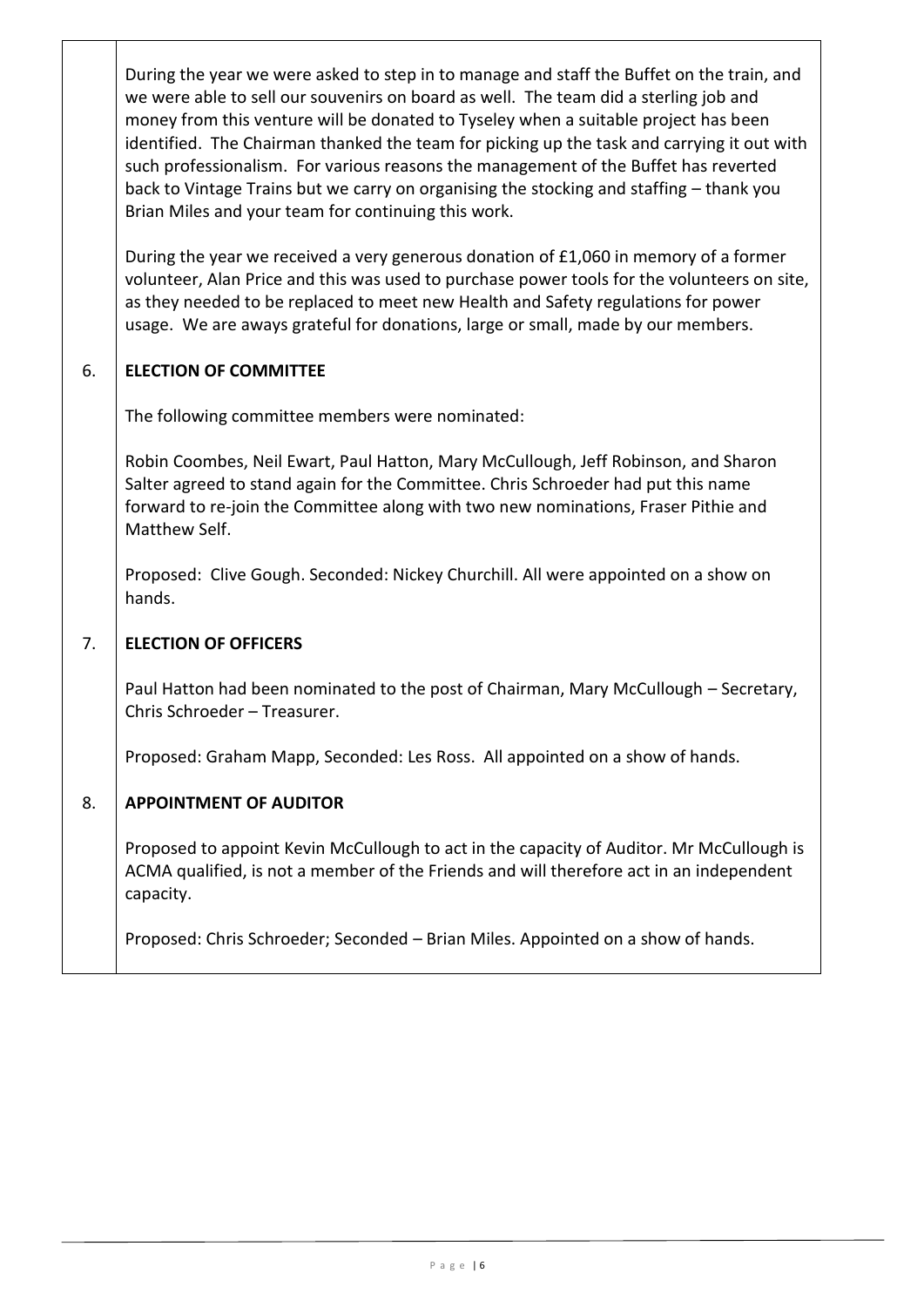# 9. **ANY OTHER BUSINESS**

One of our Members, Trevor Matthews had written a book entitled 'The Craft of the Fireman'. Ray Churchill introduced the book, which he saw on a visit to the Severn Valley Railway, purchased a copy and couldn't put it down. It is an extremely in depth look at what the fireman does and Ray recommended anyone to buy it. Trevor has very kindly donated 20 copies of the book to the Friends with all monies raised going to the Friends funds. We are extremely grateful to Trevor for this very generous gesture.

The incoming Chairman, Paul Hatton, presented a small gift to Neil for mark his Chairmanship.

The meeting was then declared closed.

# **Talk by Michael Whitehouse, Chairman, Clun Castle Trust**

After the formal business of the meeting, Michael Whitehouse spoke about the future and how the business cannot survive without proper consideration of the people involved, whether they be staff, customers or passengers. It has been very hard to recover from the pandemic but was looking for a very positive outcome.

Michael gave an update on how the business processes and documentation had been reviewed and new appointments had been made to help drive the business forward, training people and running trains safely.

The recent Welsh Marches tour ran with Clun Castle on exactly the same day as Clun travelled the same route, 50 years earlier which was a wonderful achievement. Alastair Meanley has taken a further step forward to becoming a fully licenced steam driver by driving for part of the journey. He has passed his rules, and now needs to do 250 hours on the footplate to prove his driving skills. VT have also taken on another driver who can be trained up to be a steam driver.

In respect of the rolling stock, the Pullman class seats on the train sell out almost immediately, but the Tourist class are slower to sell. We need to get the coaches in a first class condition and last year this represented a spend of £250k and will be more over the next two years including controlled toilet emissions. The land currently owned at Stratford will be sold to help fund.

Next year there will be three express steam engines in full working order – and they will all be painted in British Railways green!